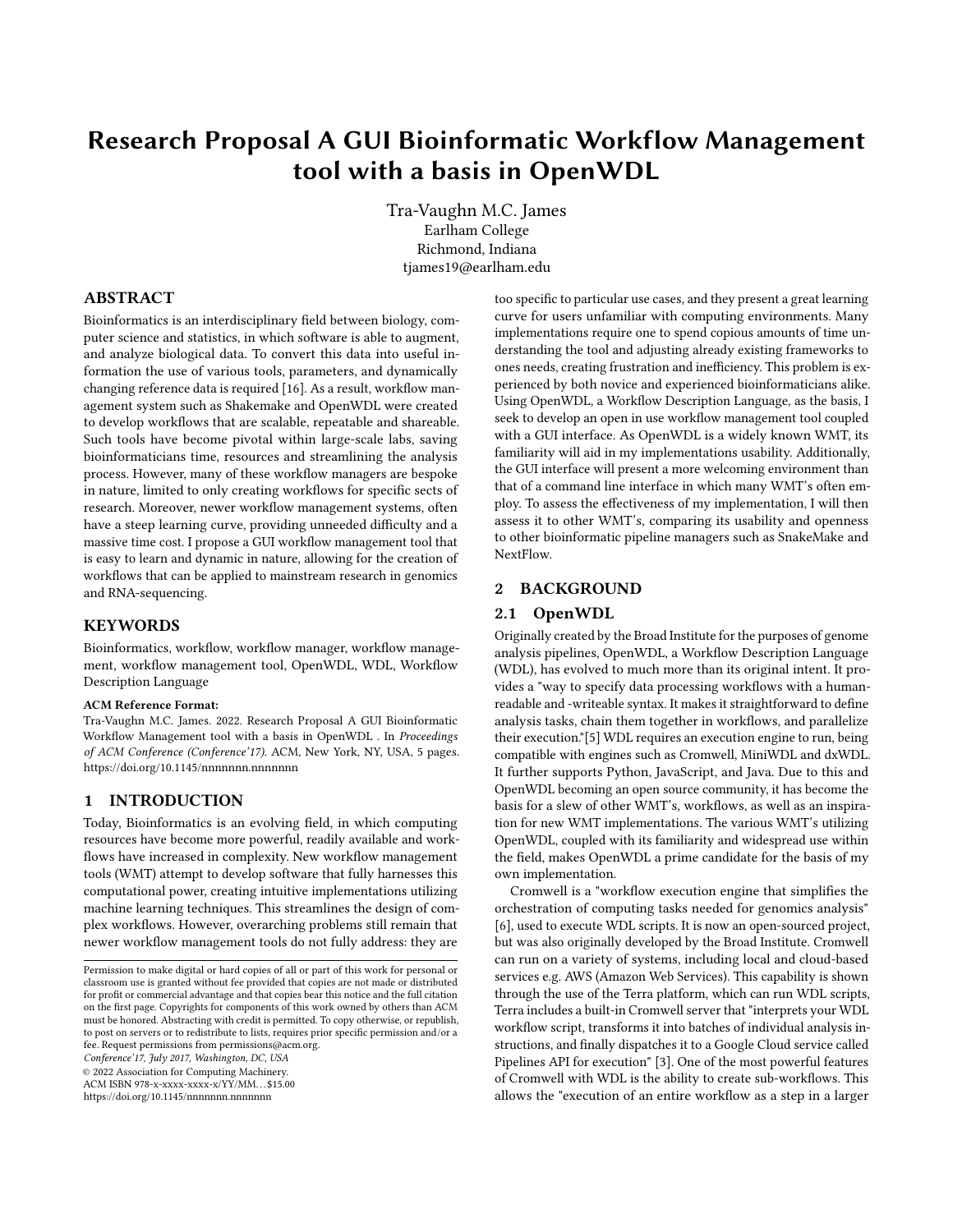workflow, when a workflow calls another workflow, that second workflow is called a sub-workflow." [\[2\]](#page-3-4) These sub-workflows can contain within themselves other sub-workflows, thus, allowing the workflow nesting, which aids in workflow reuse. [\[7\]](#page-3-5)



Figure 1: An overview of Cromwell with Terra. [\(https:](https://3qim1p3jo50i2s787c216eqb-wpengine.netdna-ssl.com/wp-content/uploads/2020/11/cromwell-gcp-overview.png) [//3qim1p3jo50i2s787c216eqb-wpengine.netdna-ssl.com/wp](https://3qim1p3jo50i2s787c216eqb-wpengine.netdna-ssl.com/wp-content/uploads/2020/11/cromwell-gcp-overview.png)[content/uploads/2020/11/cromwell-gcp-overview.png\)](https://3qim1p3jo50i2s787c216eqb-wpengine.netdna-ssl.com/wp-content/uploads/2020/11/cromwell-gcp-overview.png).

MiniWDL, developed by Mike Lin, is a newer WDL execution engine.It adds "developer productivity tools such as a local runner and source code linter, a python library for programmatic access to its WDL parser, static analysis framework, and run time, system."[\[1\]](#page-3-6). It reuses Docker's "built-in Swarm mode for many aspects of container scheduling, rather than re-implementing parallel resource allocation and queuing logic. MiniWDL is a sound basis for building "WDL tools and platform-specific runners".[\[1\]](#page-3-6)



Figure 2: An overview of MiniWDL. [\(https://raw.](https://raw.githubusercontent.com/openwdl/learn-wdl/master/images/miniwdl-dev.png) [githubusercontent.com/openwdl/learn-wdl/master/images/](https://raw.githubusercontent.com/openwdl/learn-wdl/master/images/miniwdl-dev.png) [miniwdl-dev.png\)](https://raw.githubusercontent.com/openwdl/learn-wdl/master/images/miniwdl-dev.png).

As aforementioned OpenWDL requires an execution engine in order to run, the most well known options are Cromwell and MiniWDL. Each engine, while providing the same service, have different methods of implementation and different features in which holds certain advantages. By juxtaposing both engines I can ascribe one or the other for a user, in their own particular circumstance. For instance, if a user seeks to run their workflow within the field, Cromwell would be a more suitable engine as it allows them to leverage more computational power in the cloud. Or, if a user is

running a smaller workflow that does not necessarily need that much computational power, the lightweight MiniWDL maybe a better option. By leveraging the features of each execution engine I can indirectly increase the usability of my WMT implementation.

## 3 RELATED WORK

## 3.1 BioShake MIGNON

Many bioinformatic workflow managers use and build upon existing workflow systems to address specific issues with the tool or to create a new workflow management system for a specific application. These workflow managers allow for the advancement of new workflow technologies while receiving the robust and time tested implementation of a preexisting workflow system. Bioshake, is an Embedded Domain Specific Language (EDSL) built in Haskell. It is built on top of Shake, another build tool implemented as an EDSL in Haskell [\[8\]](#page-3-7). It inherits Shake's, "reporting features, robust dependency tracking, and resumption capabilities" [\[8\]](#page-3-7). However, unlike Shake, BioShake supports forward specification of workflows. One of the most important aspects of Bioshake is its ability to prevent errors before execution, which are caught by their type system. Moreover, its interchangeability to use a different back end, such as Toil or Cromwell, allows for "the leverage of the cloud and containerisation facilities" of them both. Bioshake provides a good example implementation I can analyze in order to understand methods in which WDL can be changed, but also, methods of how to utilize existing technologies to advance the software. While more specific to RNA-Seq experiments, MIGNON, uses WDL as underlying framework [\[10\]](#page-3-8). The steps of the workflow are "wrapped into WDL tasks that must executed on an independent unit of containerized software through the use of docker containers. Similar to Bioshake it can also be utilized with cloud based services like cromwell, but also with personal and HPC computers. MIGNON was tested by 6 different human data-sets (total of 42 samples) in which Cromwell and docker coupling produced a fast and easy to deploy workflow. MIGNON, serves as a reference for ways to leverage Cromwell or other execution engines for WDL, that I can use also use to enhance my own implementation.

## 3.2 aCLImatise a Tool to Aid in WDL Workflow Creation

While there exists a multitude of workflow management technologies there are many others used to advance and simplify existing ones. These tools provide necessary advancements to one seeking to better their workflow software without the need to move on to a completely new product. One such tool is aCLImatise, a tool "designed to streamline the creation of new portable workflows by providing automatically generated tool definitions for any tool with a conventional command-line interface" [\[14\]](#page-3-9). aCLImatise initially executes the command "of interest by trying a variety of help flags, storing the standard output from each". The results are then extracted using Parsing Expression Grammar. Finally, the data model is outputted into a WDL workflow format. A tool definition basically describes a piece of software and thus has no effect on the creation of a workflow.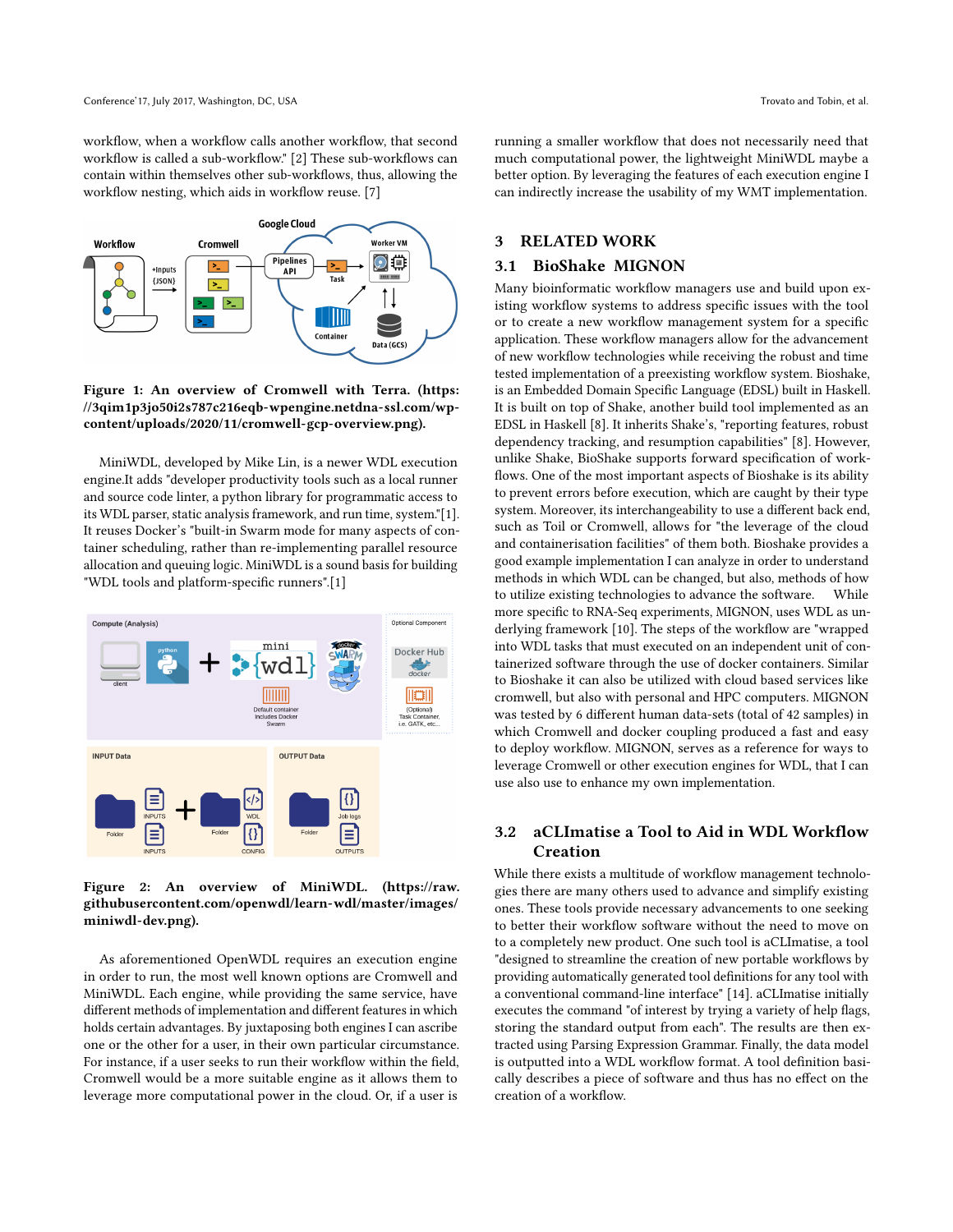Research Proposal A GUI Bioinformatic Workflow Management tool with a basis in OpenWDL Conference'17, July 2017, Washington, DC, USA

## 4 DESIGN AND IMPLEMENTATION

The development approach of my software implementation is comprised of two parts/implementations. The first implementation, the GUI interface, deals with the design and creation of my GUI interface as well as a small back end to test it. The Second, the workflow streamlining implementation, deals with applying a method, which can be used to augment and streamline the workflow creation process. As a means to further optimize my software, I will compare the performance and features of both Cromwell and MiniWDL execution engines with my software ensuring compatibility with both. Thus, giving users who are familiar with one engine, but not the other, the ability to use either.

# 4.1 GUI Implementation

Within the GUI interface I plan on utilizing a Java library such as Swing or JavaFX for creation of the GUI interface. The planned design of the GUI will support the following capabilities:

- The user, upon opening the application, will be greeted with a welcome screen that describes the basic functionality of the GUI.
- There will be an add button that will allow the user to choose what Bioinformatic software they seek to use e.g. BLAST and Quime2.
- A search bar will be in the middle of the screen allowing the user to type the beginning of a command and then options for that command will be listed out on the screen, allowing the user to specify values and certain criteria.
- A place in workflow button, that will allow the user to add commands to there workflow.
- Drop Box for dropping in important files.
- A save button that will allow the user to save the workflow they have created.
- A run button to run the workflow.
- Optional Addition: Output section that lists out the output files. Allows the use to view the contents of each one.
- Optional Addition: A Type Command box, the user can type the cli (command line interface) version of the command if so desired.

When the user runs their workflow, selections made within the GUI will transfer to a WDL file, which will then be run by the workflow execution engine of there choosing.

# 4.2 Workflow Streamlining Implementation

Within the Workflow Streamlining Implementation I seek to utilize and configure a parser. When a user types a specific command from a particular piece of software, the program will list out and display the options and parameters of that command in a GUI format, using buttons, scrollers, checkboxes, etc, as a means to adjust each one. Thus giving the user discretion to specify and declare all of the supported parameters for that command to their needs. Secondly, if time allows, I seek to implement a software method similar to that implemented in BioShake, that will allow the user to prevent errors before execution or stop execution at particular point in the workflow, giving the user the ability to correct or adjust any mistakes they may have made.



Figure 3: An Example Template of what my GUI may look like.

## 4.3 Evaluation Plan

To provide a good juxtaposition of my implementation, Nextflow, and Shakemake, I will follow the evaluation procedures of Mainzer and colleagues. Using a variety of scripts they compared CromWell/WDL, Nextflow, and Swift/T using criteria such as [? ]:

- User interface: the means by which the user interacts with the software.
- Containerization support: methods to virtualize an OS to run on a host without separate virtual machines.
- Check-pointing: ability to save workflow state periodically, allowing for rerun from it upon failure.
- Caching: ability to store frequently used data in memory to reduce data retrieval time.
- Portability: usability of software in a variety of different operating environments.
- Distributed execution engine: makes the computer cluster look like a single machine.Circumvents the use of task scheduler and resource manager.
- Modularity: program implemented as a library of modules, allowing for design flexibility and maintainability.
- Error handling strategy: functionalities to address and resolve errors that arise during program execution
- Parallelization: methods to distribute data among multiple compute nodes, allowing many instances of the same function to run at the same time.
- SPARK support

I will base my evaluation on similar criteria, excluding SPARK support, but adding other criteria such as ease of use. As all of these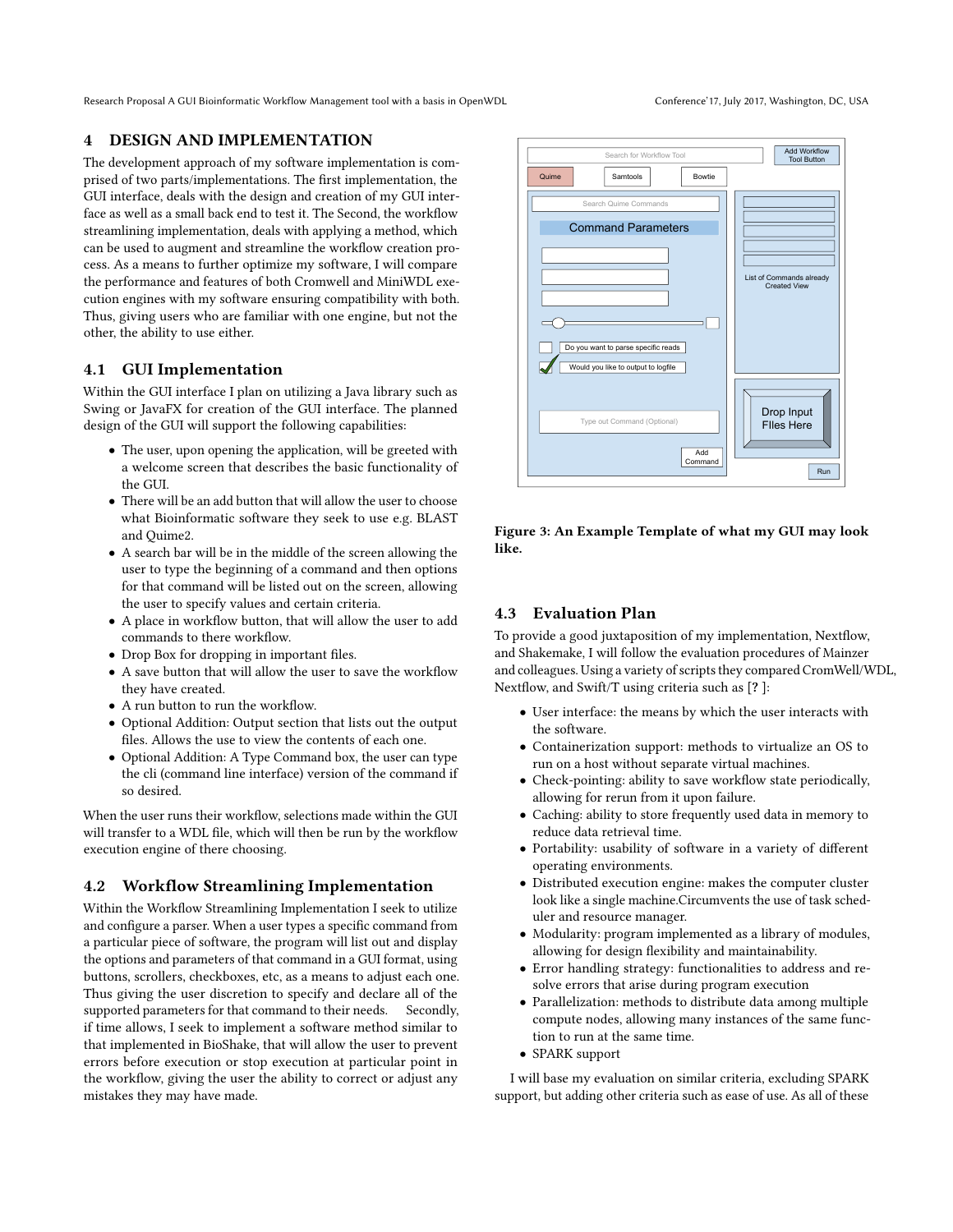criteria are highly considered when new or novice Bioinformaticians chose a WMT, this evaluation method will ensure I compare my implementation to others in a manner that is relevant to what users actually seek. Moreover, the comprehensive nature of this evaluation ensures that I unbiasly and equally judge my own WMT as compared to NextFlow and Shakemake.[? ].

## 5 MAJOR RISKS

As I am using new to using WDL, a potential risk is the learning curve required to understand the program and its workings as well as the time it takes to do so, rendering it a hindrance to my overall plan. Additionally, as OpenWDL is created in Java, there is a slight Java learning curve. Although I am familiar with Java, my work within it is limited. I may have to take a brief amount of time refreshing my knowledge, and comprehending its other language features. Finally, there is the challenge of creating the GUI interface. Even though various Java frameworks like JavaFX and Swing make development easier, to make it simple to understand and easy to use, as well as the overall planning of it will take some time to effectively develop.

## 6 ACKNOWLEDGEMENTS

My appreciation is extended to David Barbella for his assistance in helping me in articulating my proposal and research basis, as well as Charlie Peck's assistance in acquiring sources.

#### REFERENCES

- <span id="page-3-6"></span>[1] 2019. miniwdl, a runtime and developer toolkit for the bioinformatics Workflow De-
- <span id="page-3-4"></span>scription Language.<https://medium.com/czi-technology/miniwdl-17ecdaf40944> [2] 2020. Cromwell Subworkflows. [https://cromwell.readthedocs.io/en/stable/](https://cromwell.readthedocs.io/en/stable/SubWorkflows/) [SubWorkflows/](https://cromwell.readthedocs.io/en/stable/SubWorkflows/)
- <span id="page-3-3"></span>[3] 2020. The freedom of portable workflows. [https://terra.bio/the-freedom-of](https://terra.bio/the-freedom-of-portable-workflows/)[portable-workflows/](https://terra.bio/the-freedom-of-portable-workflows/)
- <span id="page-3-13"></span>[4] 2020. MiniWDL.<https://miniwdl.readthedocs.io/en/latest/>
- <span id="page-3-1"></span>[5] 2020. OpenWDL.<https://openwdl.org/#three>
- <span id="page-3-2"></span>[6] 2021. Cromwell on AWS. [https://aws.amazon.com/government-education/](https://aws.amazon.com/government-education/cromwell-on-aws/#:~:text=Cromwell%20is%20a%20workflow%20management,%2C%20based%20in%20Cambridge%2C%20MA.&text=Cromwell%20is%20a%20workflow%20execution,tasks%20needed%20for%20genomics%20analysis.) [cromwell-on-aws/#:~:text=Cromwell%20is%20a%20workflow%20management,](https://aws.amazon.com/government-education/cromwell-on-aws/#:~:text=Cromwell%20is%20a%20workflow%20management,%2C%20based%20in%20Cambridge%2C%20MA.&text=Cromwell%20is%20a%20workflow%20execution,tasks%20needed%20for%20genomics%20analysis.) [%2C%20based%20in%20Cambridge%2C%20MA.&text=Cromwell%20is%20a%](https://aws.amazon.com/government-education/cromwell-on-aws/#:~:text=Cromwell%20is%20a%20workflow%20management,%2C%20based%20in%20Cambridge%2C%20MA.&text=Cromwell%20is%20a%20workflow%20execution,tasks%20needed%20for%20genomics%20analysis.) [20workflow%20execution,tasks%20needed%20for%20genomics%20analysis.](https://aws.amazon.com/government-education/cromwell-on-aws/#:~:text=Cromwell%20is%20a%20workflow%20management,%2C%20based%20in%20Cambridge%2C%20MA.&text=Cromwell%20is%20a%20workflow%20execution,tasks%20needed%20for%20genomics%20analysis.)
- <span id="page-3-5"></span>[7] 2021. Cromwell Workflow Manager and WDL Workflows. [https://sciwiki.fredhutch.](https://sciwiki.fredhutch.org/compdemos/Cromwell/) [org/compdemos/Cromwell/](https://sciwiki.fredhutch.org/compdemos/Cromwell/)
- <span id="page-3-7"></span>[8] Justin Bedő. 2019. BioShake: a Haskell EDSL for bioinformatics workflows. PeerJ 7 (2019), e7223.
- <span id="page-3-11"></span>[9] Xiaoling Chen and Jeffrey T Chang. 2017. Planning bioinformatics workflows using an expert system. Bioinformatics 33, 8 (2017), 1210–1215.
- <span id="page-3-8"></span>[10] Martín Garrido-Rodriguez, Daniel Lopez-Lopez, Francisco M Ortuno, María Peña-Chilet, Eduardo Muñoz, Marco A Calzado, and Joaquin Dopazo. 2021. A versatile workflow to integrate RNA-seq genomic and transcriptomic data into mechanistic models of signaling pathways. PLoS computational biology 17, 2 (2021), e1008748.
- <span id="page-3-12"></span>[11] Michael Jackson, Edward Wallace, and Kostas Kavoussanakis. 2020. Using rapid prototyping to choose a bioinformatics workflow management system. bioRxiv (2020).
- <span id="page-3-10"></span>[12] Samuel Lampa, Martin Dahlö, Jonathan Alvarsson, and Ola Spjuth. 2019. SciPipe: A workflow library for agile development of complex and dynamic bioinformatics
- pipelines. GigaScience 8, 5 (2019), giz044.<br>
[13] ComparitiveMainzer LS Mainzer. [n. d.]. Comparative Analysis of Genomic Sequencing Workflow Management Systems. [https://swift-t-variant-calling.](https://swift-t-variant-calling.readthedocs.io/en/latest/_downloads/poster_ISCB_2018.pdf) [readthedocs.io/en/latest/\\_downloads/poster\\_ISCB\\_2018.pdf](https://swift-t-variant-calling.readthedocs.io/en/latest/_downloads/poster_ISCB_2018.pdf)
- <span id="page-3-9"></span>[14] Michael Milton and Natalie Thorne. 2020. aCLImatise: automated generation of tool definitions for bioinformatics workflows. Bioinformatics 36, 22-23 (2020), 5556–5557.
- <span id="page-3-14"></span>[15] Francesco Strozzi, Roel Janssen, Ricardo Wurmus, Michael R Crusoe, George Githinji, Paolo Di Tommaso, Dominique Belhachemi, Steffen Möller, Geert Smant, Joep de Ligt, et al. 2019. Scalable workflows and reproducible data analysis for genomics. In Evolutionary Genomics. Springer, 723–745.

<span id="page-3-0"></span>[16] Laura Wratten, Andreas Wilm, and Jonathan Göke. 2021. Reproducible, scalable, and shareable analysis pipelines with bioinformatics workflow managers. Nature methods 18, 10 (2021), 1161–1168.

## A ONLINE RESOURCES

Git repositories of OpenWDL, Cromwell, MiniWDL and various open source workflow management tool implementations. Introductory series of getting started with OpenWDL. [\[12\]](#page-3-10) [\[10\]](#page-3-8) [\[9\]](#page-3-11) [\[11\]](#page-3-12) [\[4\]](#page-3-13) [\[15\]](#page-3-14) [\[5\]](#page-3-1)